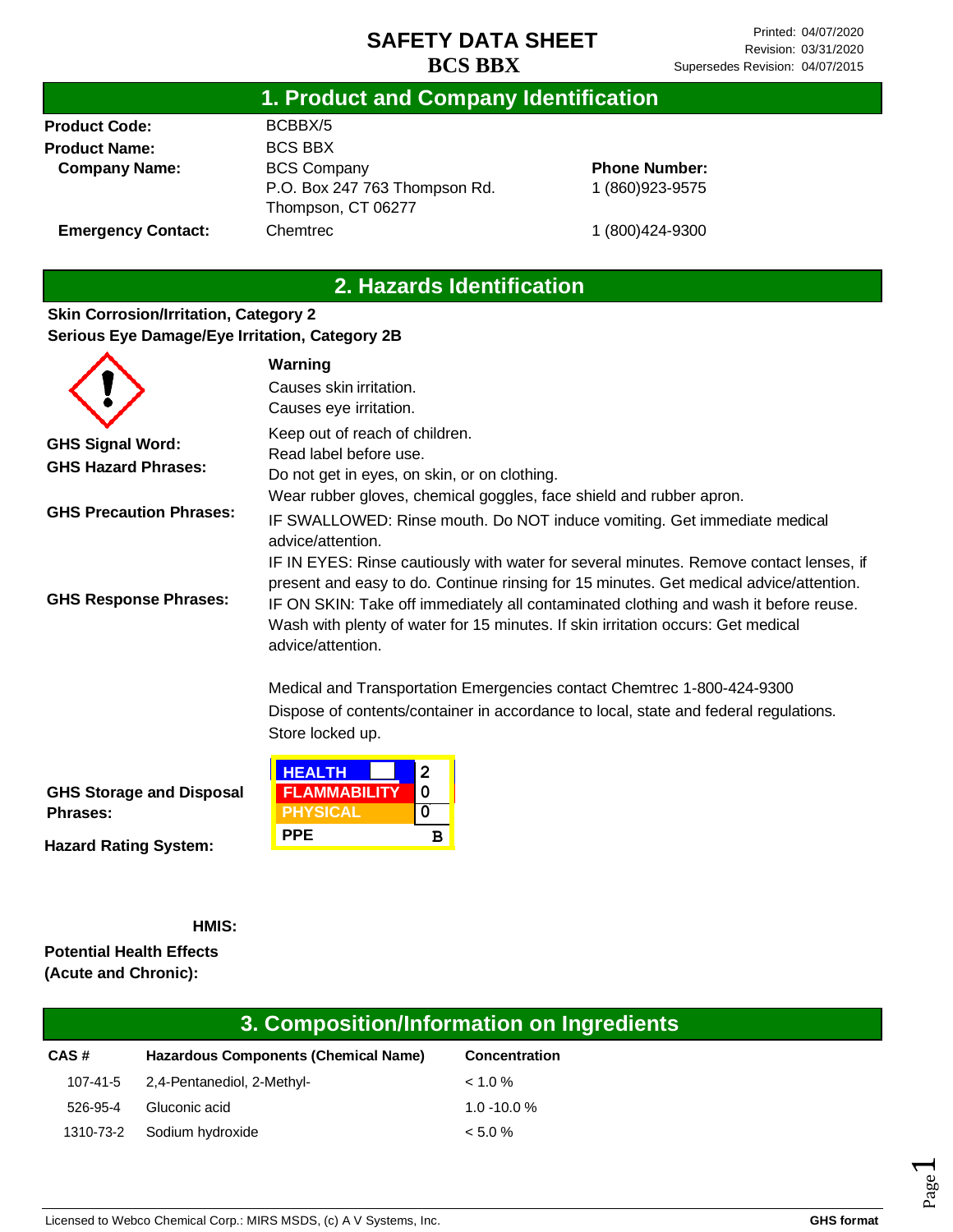|                                                      | <b>4. First Aid Measures</b>                                                                                                                                                                                                                                                                                                                                                                                                                                                                                                                                        |  |  |
|------------------------------------------------------|---------------------------------------------------------------------------------------------------------------------------------------------------------------------------------------------------------------------------------------------------------------------------------------------------------------------------------------------------------------------------------------------------------------------------------------------------------------------------------------------------------------------------------------------------------------------|--|--|
| <b>Emergency and First Aid</b><br><b>Procedures:</b> | No data available.                                                                                                                                                                                                                                                                                                                                                                                                                                                                                                                                                  |  |  |
| In Case of Inhalation:                               | If breathing is difficult, remove to fresh air and keep at rest in a position comfortable for<br>breathing. If experiencing respiratory symptoms: Get immediate medical<br>advice/attention.                                                                                                                                                                                                                                                                                                                                                                        |  |  |
| In Case of Skin Contact:                             | Flush thoroughly with fresh, tepid water for 15 minutes. Discard contaminated clothing<br>and footwear or wash before reuse.                                                                                                                                                                                                                                                                                                                                                                                                                                        |  |  |
| In Case of Eye Contact:                              | Immediately flush eyes with large amounts of fresh, tepid water for at least 15 minutes.<br>Hold eyelids open to ensure complete irrigation of eye and lid tissues. Tilt head to the<br>side and irrigate the eye from the bridge of the nose to the outside of the face. Keep<br>run-off from entering the other eye, mouth or ear. Washing eye within the first few<br>seconds is essential to achieve maximum effectiveness. Remove contact lenses, if<br>present and easy to do. Continue rinsing. If eye irritation persists, get medical<br>advice/attention. |  |  |
| In Case of Ingestion:                                | Do not induce vomiting. Rinse mouth with fresh, Tepid water, then immediately drink 4-8<br>oz. or milk or water. Never give anything by mouth to an unconscious person. If<br>vomiting occurs, keep airways open. Keep head lower than hips to prevent aspiration<br>into the lungs. Get medical advice/attention.                                                                                                                                                                                                                                                  |  |  |
|                                                      | <b>5. Fire Fighting Measures</b>                                                                                                                                                                                                                                                                                                                                                                                                                                                                                                                                    |  |  |
| <b>Flash Pt:</b>                                     | No data.                                                                                                                                                                                                                                                                                                                                                                                                                                                                                                                                                            |  |  |
| <b>Explosive Limits:</b>                             | UEL: No data.<br>LEL: No data.                                                                                                                                                                                                                                                                                                                                                                                                                                                                                                                                      |  |  |
| <b>Autoignition Pt:</b>                              | No data.                                                                                                                                                                                                                                                                                                                                                                                                                                                                                                                                                            |  |  |
|                                                      | Suitable Extinguishing Media: Dry chemical, CO2, sand, earth, water spray or regular foam.                                                                                                                                                                                                                                                                                                                                                                                                                                                                          |  |  |
| <b>Fire Fighting Instructions:</b>                   | As in any fire, wear a self-contained breathing apparatus in pressure-demand,<br>MSHA/NIOSH (approved or equivalent), and full protective gear.                                                                                                                                                                                                                                                                                                                                                                                                                     |  |  |
| <b>Flammable Properties and</b><br><b>Hazards:</b>   | No data available.                                                                                                                                                                                                                                                                                                                                                                                                                                                                                                                                                  |  |  |
|                                                      | 6. Accidental Release Measures                                                                                                                                                                                                                                                                                                                                                                                                                                                                                                                                      |  |  |

### **6. Accidental Release Measures**

| <b>Protective Precautions,</b>   | Rubber or neoprene gloves, Safety glasses, Wear chemical protective clothing.                |
|----------------------------------|----------------------------------------------------------------------------------------------|
| <b>Protective Equipment and</b>  |                                                                                              |
| <b>Emergency Procedures:</b>     |                                                                                              |
| <b>Steps To Be Taken In Case</b> | Absorb spill with inert material (e.g. dry sand or earth), and dispose of in accordance with |
| <b>Material Is Released Or</b>   | applicable regulations.                                                                      |
| Spilled:                         |                                                                                              |

# **7. Handling and Storage**

Precautions To Be Taken in For industrial or institutional use only. **Handling:**

**Precautions To Be Taken in**  Keep from freezing. **Storing:**

# **8. Exposure Controls/Personal Protection**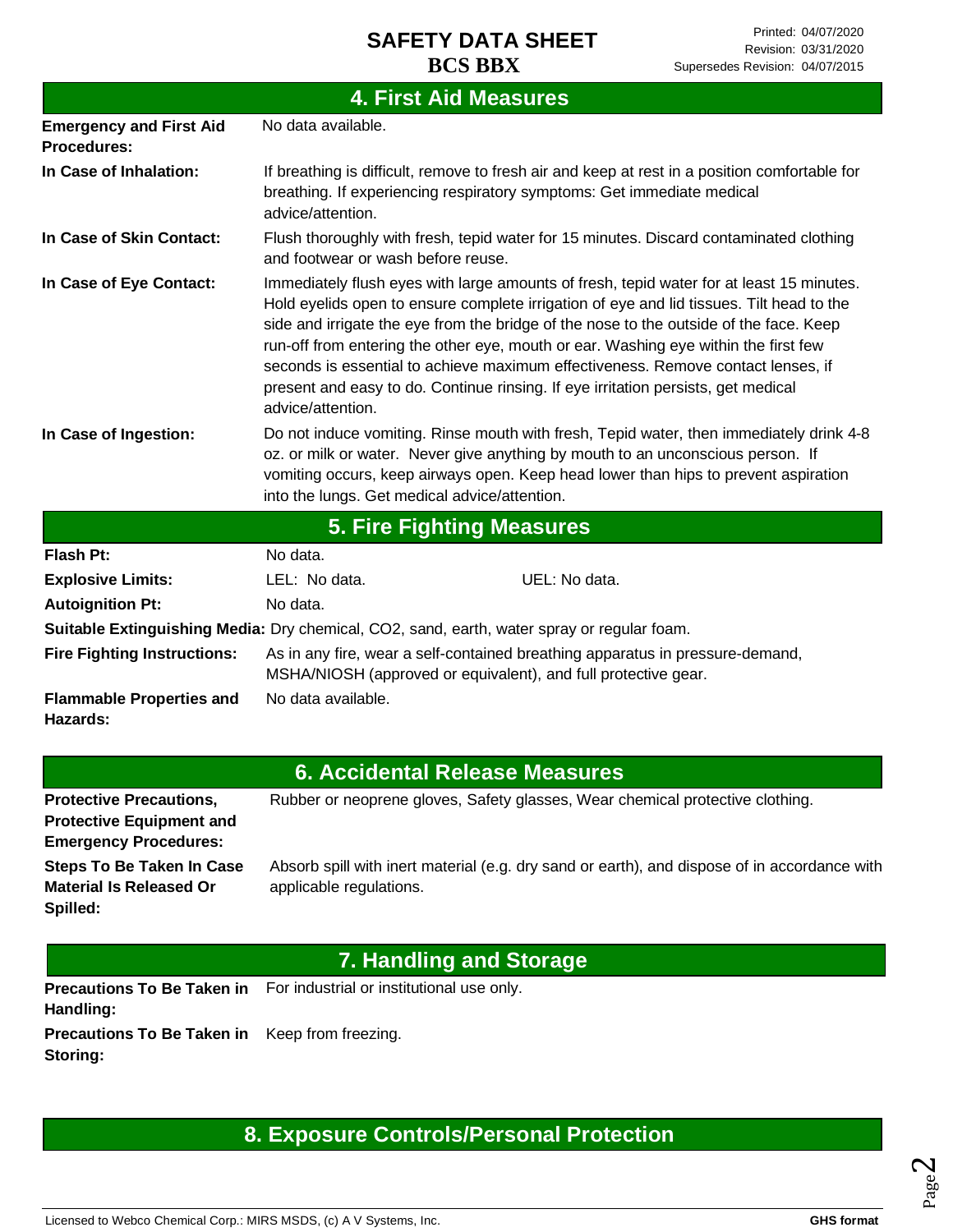Printed: 04/07/2020 Revision: 03/31/2020 Supersedes Revision: 04/07/2015

**CAS # Partial Chemical Name OSHA TWA ACGIH TWA Other Limits** 107-41-5 2,4-Pentanediol, 2-Methyl- No data. No data. No data. 526-95-4 Gluconic acid No data. No data. No data. 1310-73-2 Sodium hydroxide PEL: 2 mg/m3 CEIL: 2 mg/m3 No data. **Respiratory Equipment**  A respirator is not needed under normal and intended conditions of product use.

**(Specify Type): Eye Protection: Protective Gloves: Other Protective Clothing: Engineering Controls (Ventilation etc.):** Safety glasses Rubber or neoprene gloves Wear chemical protective clothing. No data available.

|  | 9. Physical and Chemical Properties |  |
|--|-------------------------------------|--|
|  |                                     |  |

| <b>Physical States:</b>                                     | [X ] Liquid<br>[ ] Gas             | [ ] Solid                           |                                                                                         |
|-------------------------------------------------------------|------------------------------------|-------------------------------------|-----------------------------------------------------------------------------------------|
| <b>Appearance and Odor:</b>                                 | Appearance: Clear Colorless Liquid |                                     |                                                                                         |
|                                                             | Odor: No apparent odor.            |                                     |                                                                                         |
| <b>Melting Point:</b>                                       | No data.                           |                                     |                                                                                         |
| <b>Boiling Point:</b>                                       | No data.                           |                                     |                                                                                         |
| <b>Autoignition Pt:</b>                                     | No data.                           |                                     |                                                                                         |
| <b>Flash Pt:</b>                                            | No data.                           |                                     |                                                                                         |
| <b>Explosive Limits:</b>                                    | LEL: No data.                      |                                     | UEL: No data.                                                                           |
| Specific Gravity (Water = 1): No data.                      |                                    |                                     |                                                                                         |
| Vapor Pressure (vs. Air or                                  | No data.                           |                                     |                                                                                         |
| $mm Hg$ ):                                                  |                                    |                                     |                                                                                         |
|                                                             |                                    |                                     |                                                                                         |
| Vapor Density (vs. $Air = 1$ ):<br><b>Evaporation Rate:</b> | No data.<br>No data.               |                                     |                                                                                         |
|                                                             |                                    |                                     |                                                                                         |
| <b>Solubility in Water:</b>                                 | 100                                |                                     |                                                                                         |
| <b>Percent Volatile:</b>                                    | No data.                           |                                     |                                                                                         |
|                                                             |                                    | <b>10. Stability and Reactivity</b> |                                                                                         |
| Stability:                                                  | Unstable [ ]                       | Stable $[X]$                        |                                                                                         |
| <b>Conditions To Avoid -</b>                                |                                    |                                     | Avoid handling conditions which may allow for leaks and spills of this material. Do not |
| Instability:                                                |                                    |                                     | permit personnel to handle this product without proper training and/or protective       |
|                                                             | equipment.                         |                                     |                                                                                         |
| Incompatibility - Materials To No data available.           |                                    |                                     |                                                                                         |
| Avoid:                                                      |                                    |                                     |                                                                                         |
| Hazardous Decomposition Or No data available.               |                                    |                                     |                                                                                         |
| <b>Byproducts:</b>                                          |                                    |                                     |                                                                                         |
| <b>Possibility of Hazardous</b>                             | Will occur [ ]                     | Will not occur $[X]$                |                                                                                         |
| <b>Reactions:</b>                                           |                                    |                                     |                                                                                         |
| <b>Conditions To Avoid -</b><br><b>Hazardous Reactions:</b> | No data available.                 |                                     |                                                                                         |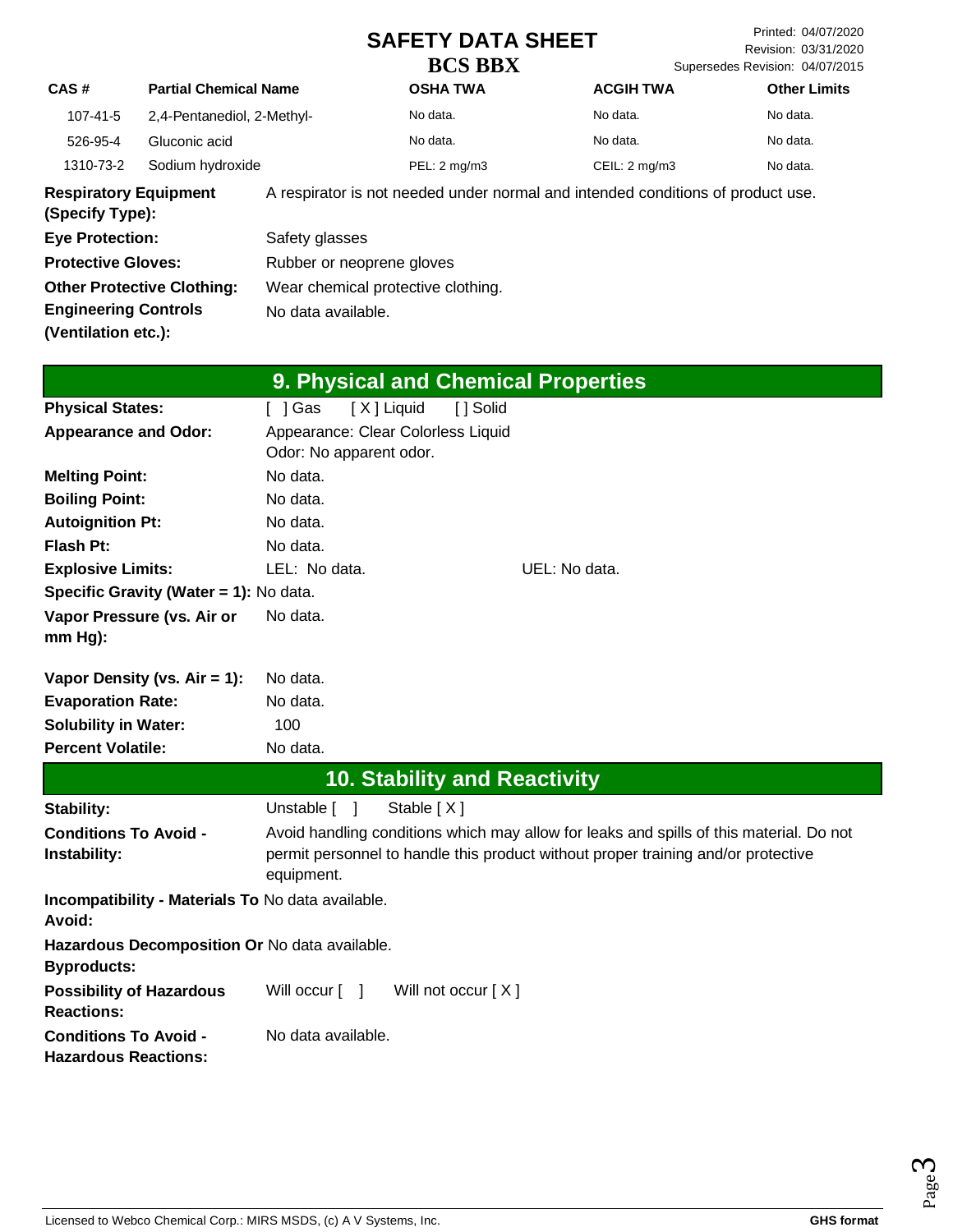|                                   |             | 11. Toxicological Information              |                           |
|-----------------------------------|-------------|--------------------------------------------|---------------------------|
| <b>Toxicological Information:</b> |             | Inhalation, Eye contact, Skin contact      |                           |
| <b>Irritation or Corrosion:</b>   | Eyes:       | May cause eye irritation.                  |                           |
|                                   | Skin:       | May cause skin irritation.                 |                           |
|                                   | Ingestion:  | No known effects.                          |                           |
|                                   | Inhalation: | No known effects.                          |                           |
| Symptoms related to               | Eyes:       | Redness, pain, irritation.                 |                           |
| Toxicological                     | Skin:       | Redness, pain, irritation.                 |                           |
| <b>Characteristics:</b>           | Ingestion:  | No symptoms known or expected.             |                           |
|                                   |             | Inhalation: No symptoms known or expected. |                           |
| Carcinogenicity:                  | NTP? No     | IARC Monographs? No                        | <b>OSHA Regulated? No</b> |

|                                           | <b>12. Ecological Information</b>                   |  |
|-------------------------------------------|-----------------------------------------------------|--|
| <b>General Ecological</b><br>Information: | This product has no known ecotoxicological effects. |  |

### **13. Disposal Considerations**

**Waste Disposal Method:** Dispose of contents/container in accordance to local, state and federal regulations.

**14. Transport Information**

#### **LAND TRANSPORT (US DOT):**

**DOT Proper Shipping Name:**  Compound Cleaner, Not Regulated. **DOT Hazard Class: UN/NA Number:**

### **AIR TRANSPORT (ICAO/IATA):**

**ICAO/IATA Shipping Name:** Not Regulated

|           | 15. Regulatory Information                                            |              |             |              |  |
|-----------|-----------------------------------------------------------------------|--------------|-------------|--------------|--|
|           | EPA SARA (Superfund Amendments and Reauthorization Act of 1986) Lists |              |             |              |  |
| CAS#      | Hazardous Components (Chemical Name)                                  | S. 302 (EHS) | S. 304 RQ   | S. 313 (TRI) |  |
| 107-41-5  | 2,4-Pentanediol, 2-Methyl-                                            | No           | No          | No.          |  |
| 526-95-4  | Gluconic acid                                                         | No           | No          | <b>No</b>    |  |
| 1310-73-2 | Sodium hydroxide                                                      | <b>No</b>    | Yes 1000 LB | No           |  |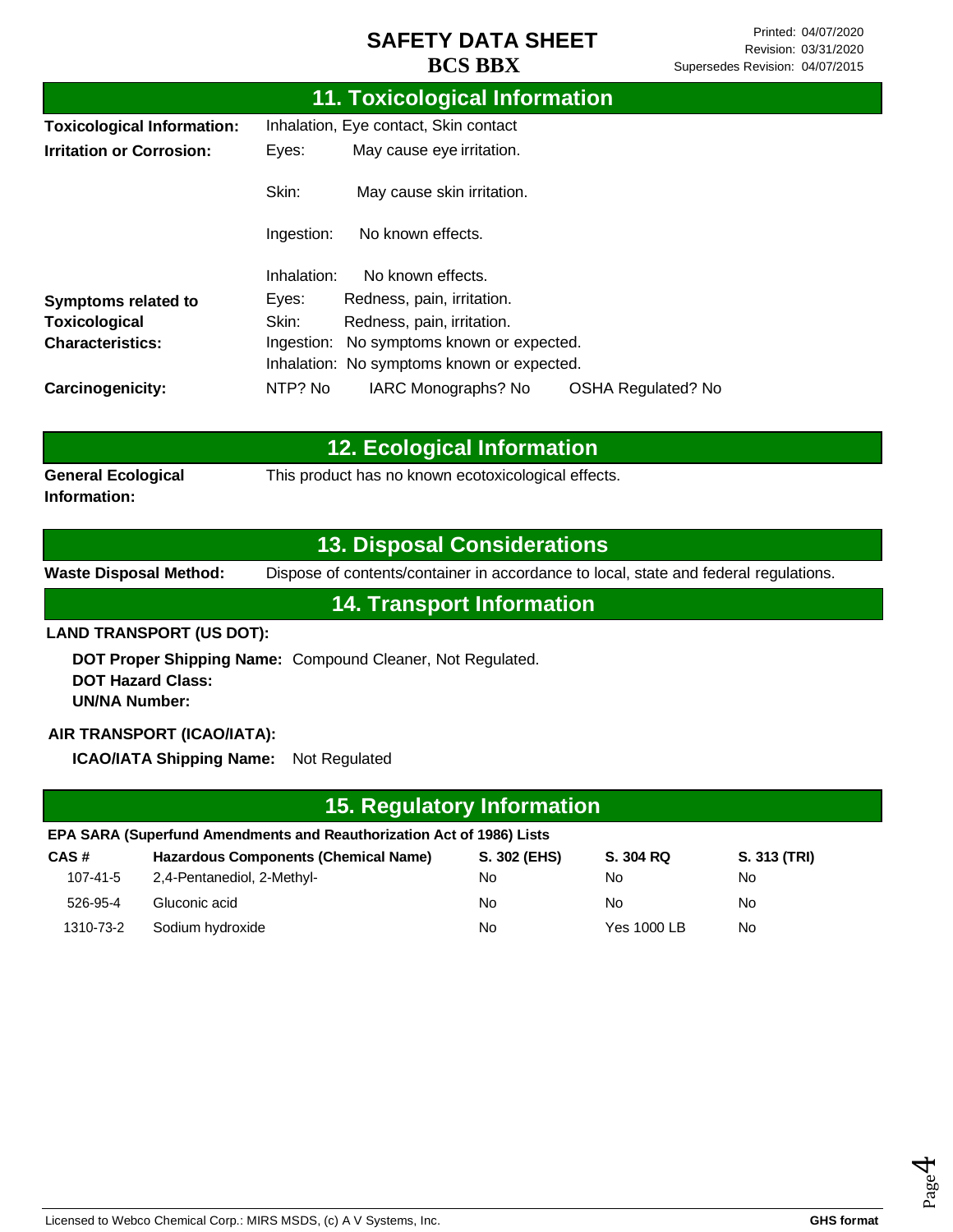| <b>16. Other Information</b> |                                                                                                                                                                                                                                                                                                                                                                  |  |
|------------------------------|------------------------------------------------------------------------------------------------------------------------------------------------------------------------------------------------------------------------------------------------------------------------------------------------------------------------------------------------------------------|--|
| <b>Revision Date:</b>        | 03/31/2020                                                                                                                                                                                                                                                                                                                                                       |  |
| <b>This Product:</b>         | Additional Information About Company's Disclaimer: While BCS Co., Inc. believes this statement set forth herein is<br>accurate as of the date hereof, BCS Co., Inc. makes no warranty with respect thereto and<br>expressly disclaims all liability for reliance thereon. Such data is offered solely for your<br>consideration, investigation and verification. |  |